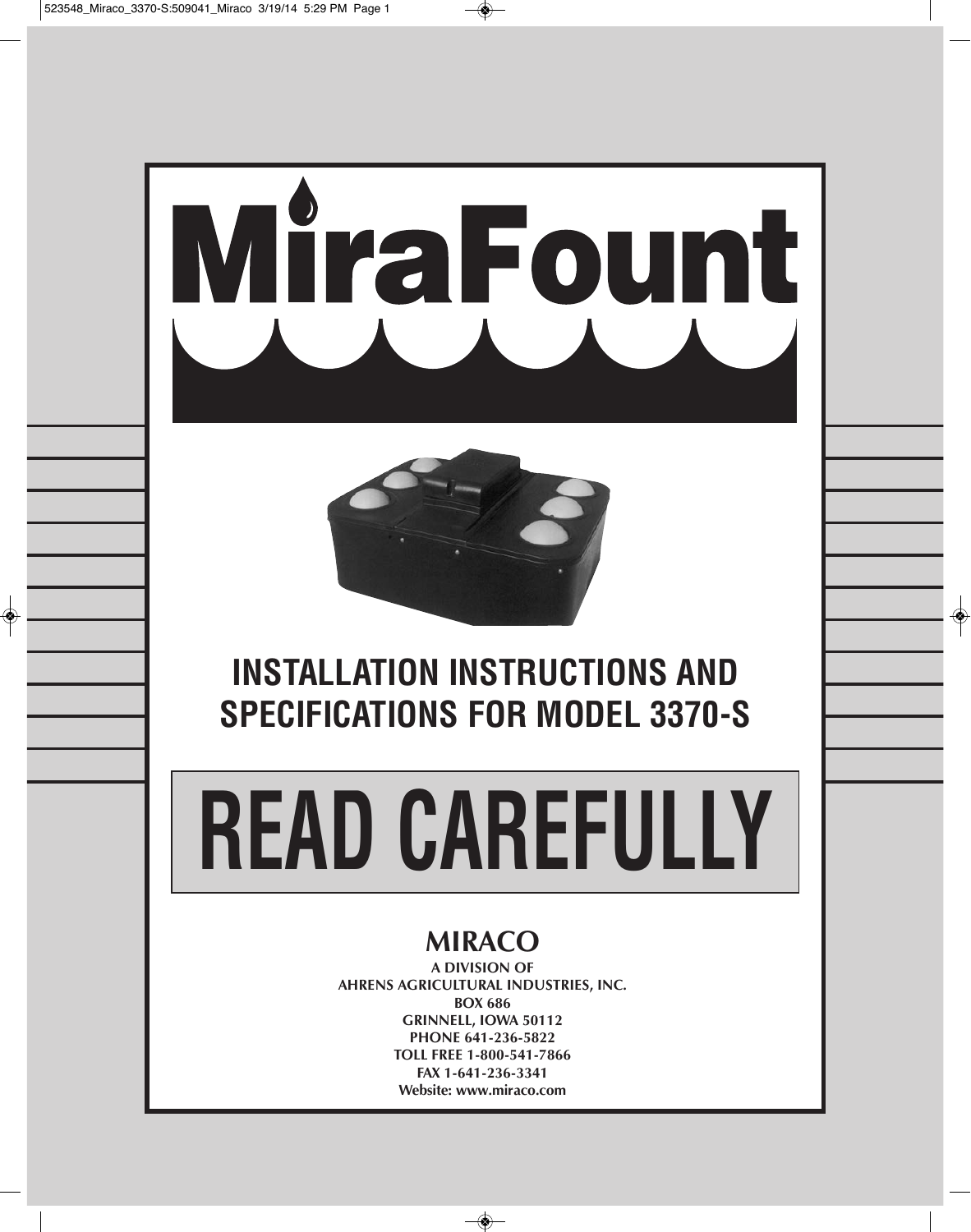## **SPECIFICATIONS**

#### PART 1 - GENERAL

- A. DESCRIPTION:
	- 1. The MiraFount is the finest operating, lowest cost, energy-free livestock waterer on the market today. The sealed atmosphere helps prevent the formation of scum and algae. It also prevents tongue injuries from contact with frigid steel.
	- 2. The earth temperature of the water will keep your MiraFount flowing in cold weather and also keeps the water cool in hot weather. Thermal engineering and special design of the lid closures make it work in all types of weather.
	- 3. All edges are curved and sloped to prevent injury to people and animals. No energy is required, eliminating the danger of electrocution and fire hazards.
- B. WEIGHTS & DIMENSIONS:

| Model # | Capacity      | <b>Gallons</b> | <b>Description</b>  | <b>Dimensions</b>                       | Weight |
|---------|---------------|----------------|---------------------|-----------------------------------------|--------|
| 3370-S  | 350 hd. beef  | 100            | $6-91/2$ " openings | $45^{1}/2" \times 57^{1}/2" \times 19"$ | 216#   |
|         | 120 hd. dairy |                |                     |                                         |        |

#### C. MATERIAL NECESSARY FOR INSTALLATION:

- 1. Concrete
- 2. P.V.C. Glue
- 3. #834 insulated tube
- 4. Thread sealer or teflon tape
- PART II MATERIALS, PRODUCTS
	- A. MATERIALS:
		- 1. High impact Rockite™ polyethylene.
	- B. INSULATION:
		- 1. The base, cover and lid closures are filled with a 3" thickness of Urethane foam.
	- C. VALVE:
		- 1. Miraco plastic valve with brass rods and thumb screws.

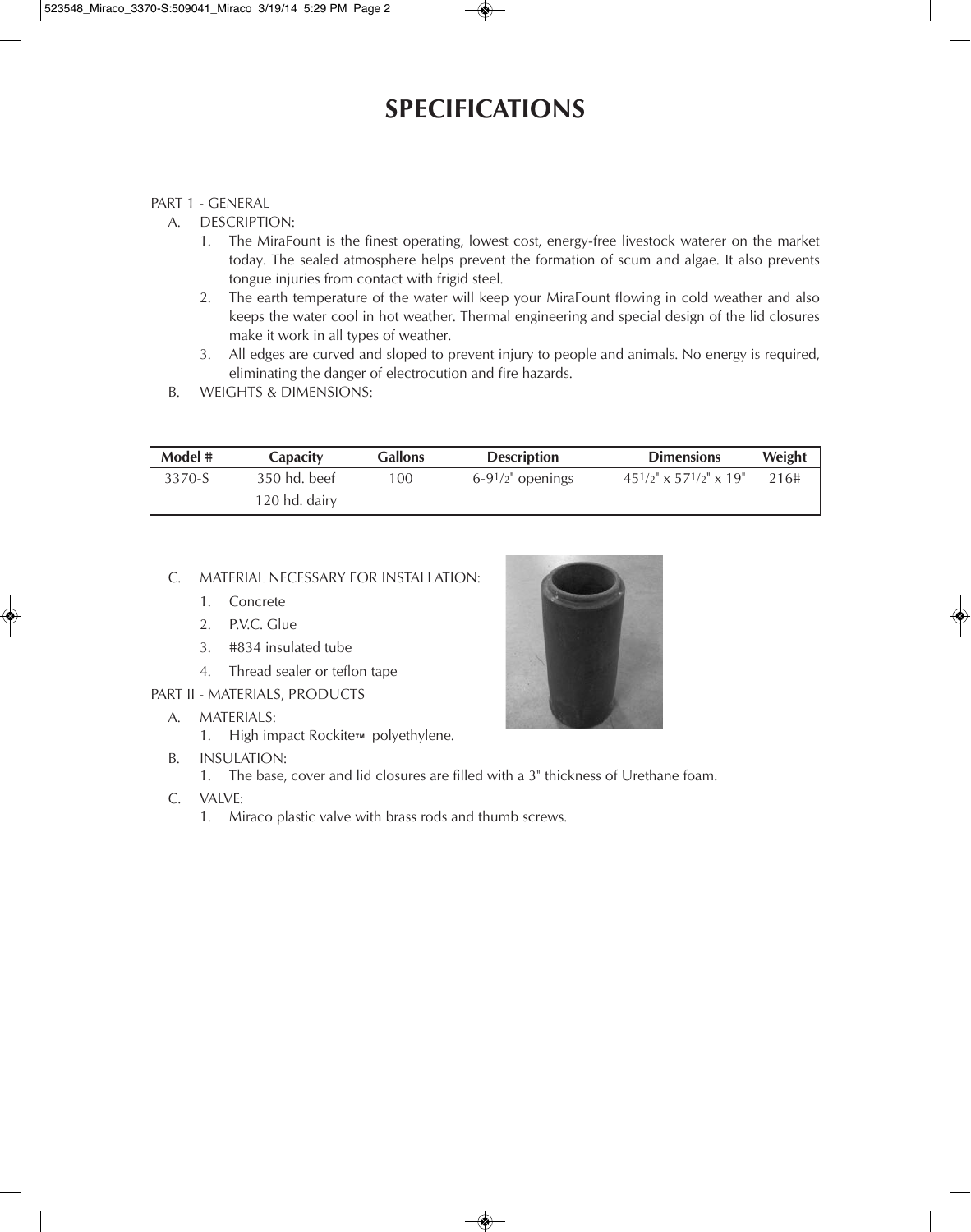# **MIRAFOUNT #3370-S INSTALLATION INSTRUCTIONS**



#### **Step 1**

Install your heat well at least 1' below frost or down to your water line to insure frost free operation. Install the water line so it comes up close to the center of the heat well. Always allow the cement to harden at least 72 hours before you continue to next steps.



#### **Step 2**

Pull the paper backing off the rubber gasket furnished in your parts carton. Stick this gasket on the bottom of your tank. Keep the gasket as close to the edge as possible. This is necessary to keep air out and keep your heat well dry.



#### **Step 3**

Place the tank over the fill line and position the tank so the fill line is centered in the pit. Using a 3/8" cement drill, drill the anchor holes. Note on some tanks it is necessary to be off center a little to make sure the tank covers the hole.



#### **Step 5**

The 4" pipe is not glued in so it can be removed from the fitting in the bottom of the tank. This leaves your 3/4" line standing up into the tank.



**Step 4** Pound the anchor bolts in and tighten evenly.





Measure up 113/4" from the ledge on the inside of the 4" male fitting and make a mark on the pipe with a pen or pencil.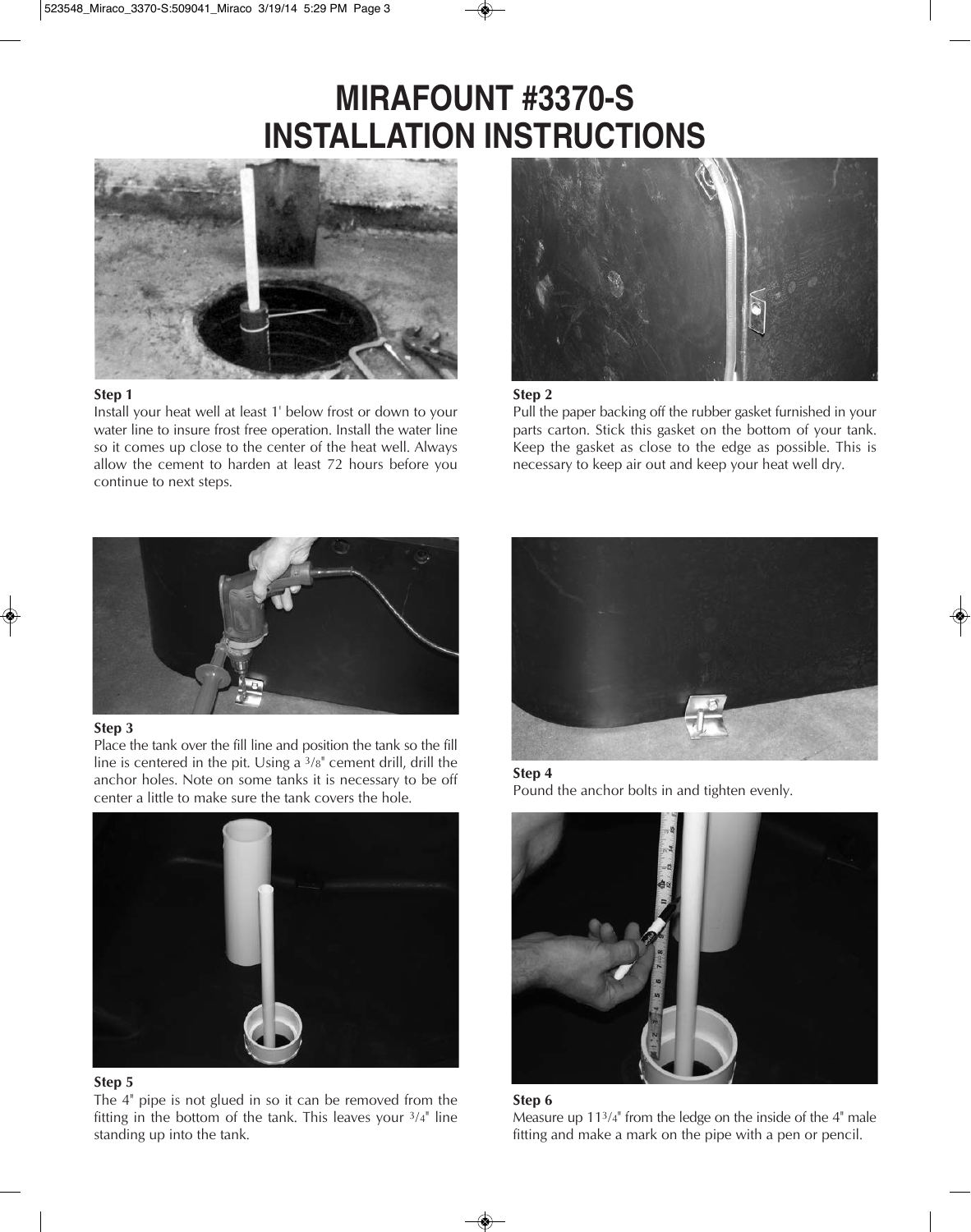

#### **Step 7**

Using a hacksaw, cut off the 3/4" fill line at the mark you made earlier.



#### **Step 9**

Apply pipe dope to the threads of your fittings and screw it into place securely.



#### **Step 11**

Make sure the fitting is straight across and runs parallel with the sides of the tank. It must be straight or the floats will hit on the underside of the lid.



#### **Step 8**

Slide the pipe insulation on the 3/4" fill line. Leave it about 11/2" down from the top of the pipe.



#### **Step 10**

After the fitting is tightened into the "T" fitting, apply PVC cement to the 3/4" pipe and install the "T" assembly.



**Step 12** Apply PVC cement to the bottom of your 4" pipe.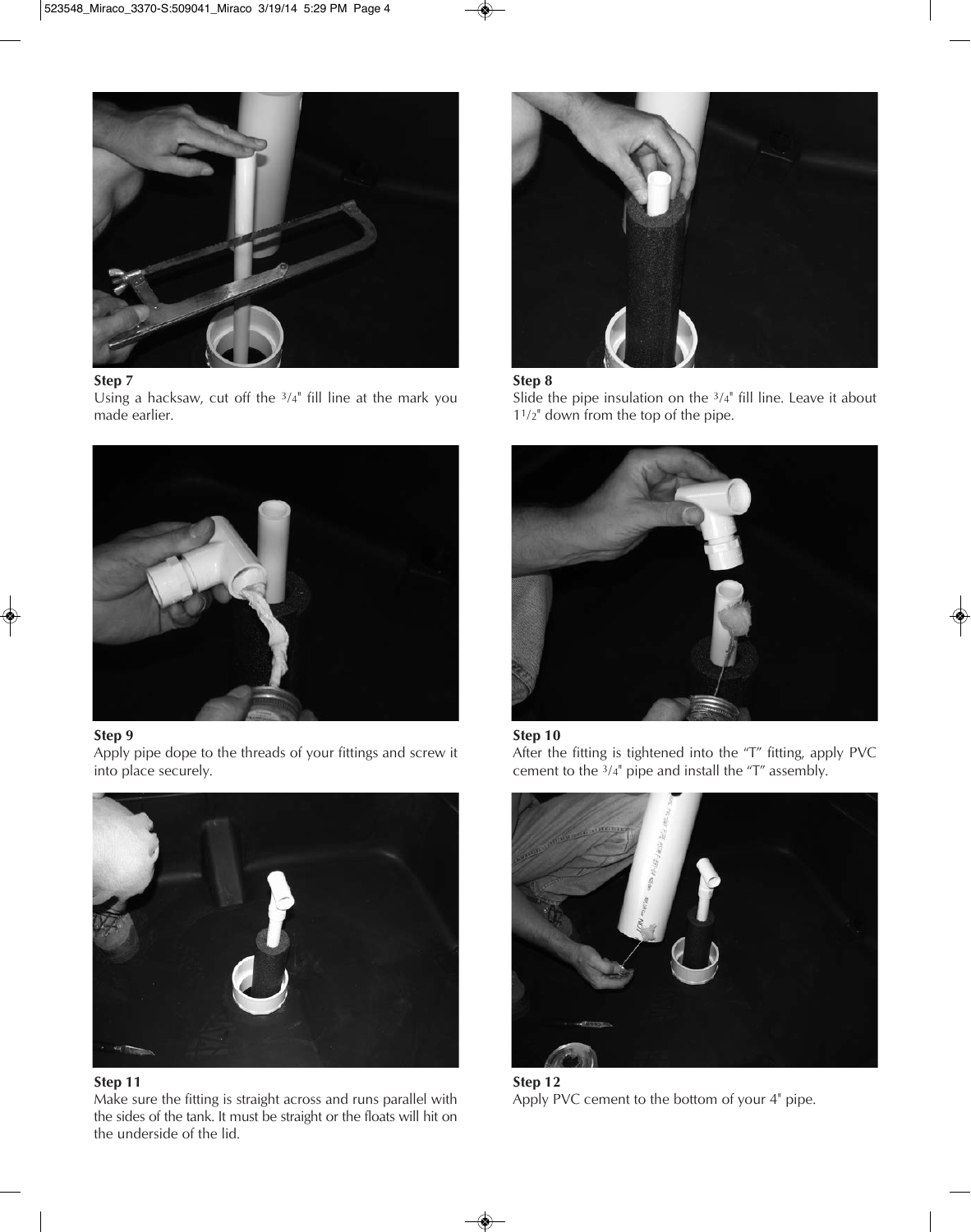

#### **Step 13**

Push the 4" pipe into the lower fitting and align quickly with the "T" fitting so the holes line up with the "T" fitting's threaded ends.



**Step 14** Apply pipe dope to the 3/4" PVC adapters.



**Step 15** Tighten the 3/4" PVC fittings into the "T" as shown.



**Step 17** Apply pipe dope or teflon tape to the threads on the valve.



**Step 16** Tighten both 3/4" fittings.



**Step 18** Screw the valves into the 3/4" adapter installed earlier.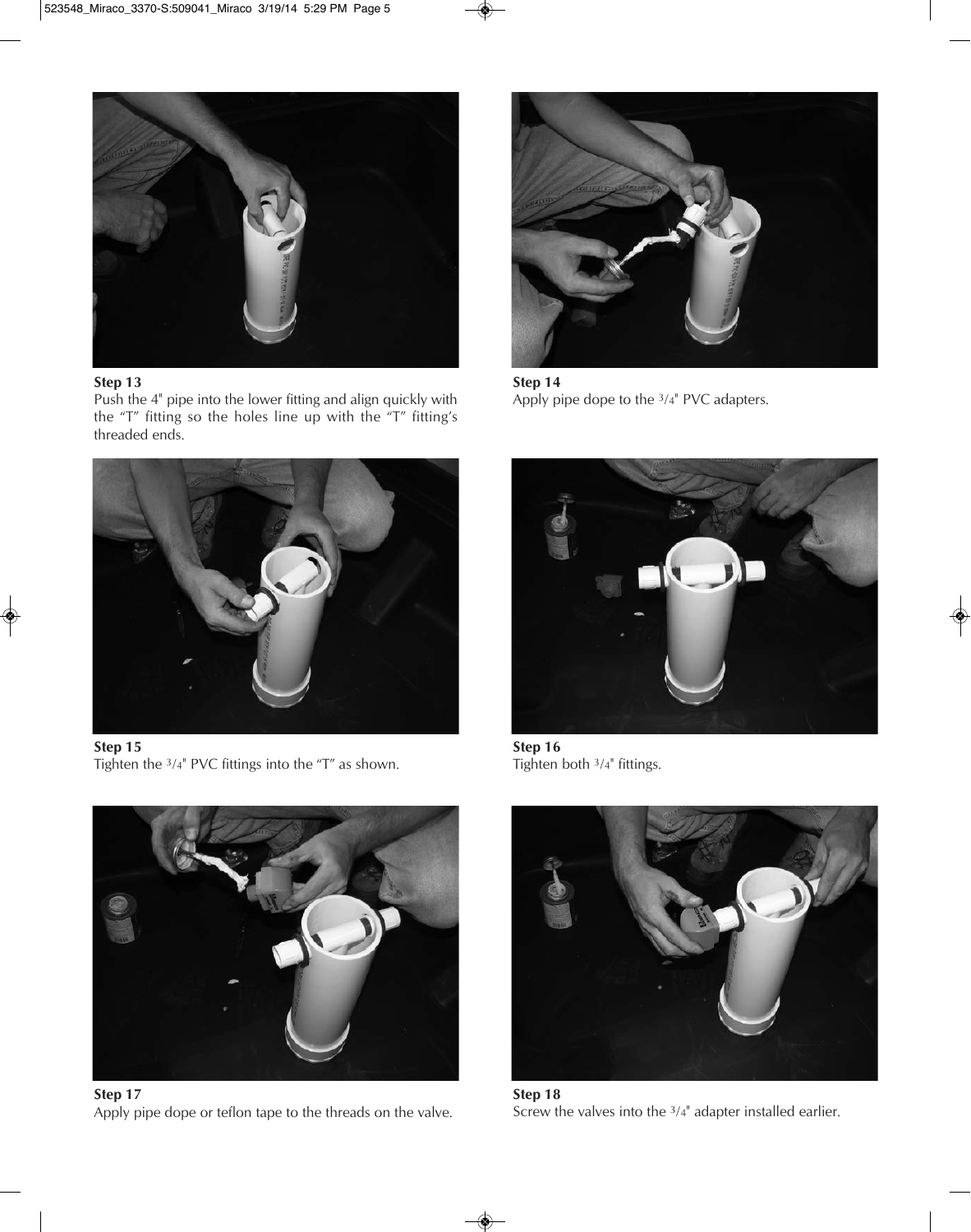

#### **Step 19**

Tighten both valves. Hand tight in most cases is sufficient. Make sure the valves are straight. Put your drain plugs in from the inside.



#### **Step 20**

Install the arms and floats. When setting your water level, adjust the valves so one will shut off before the other. This seems to make them shut off better. Make sure thumb screws are very tight so the water level stays constant. Put the balls in the bottom of the tank and fill. Fill until the balls seal loosely in the holes.

#### **Step 21**

When ready to start cattle, push the balls back and lock back with the fiberglass rods provided.

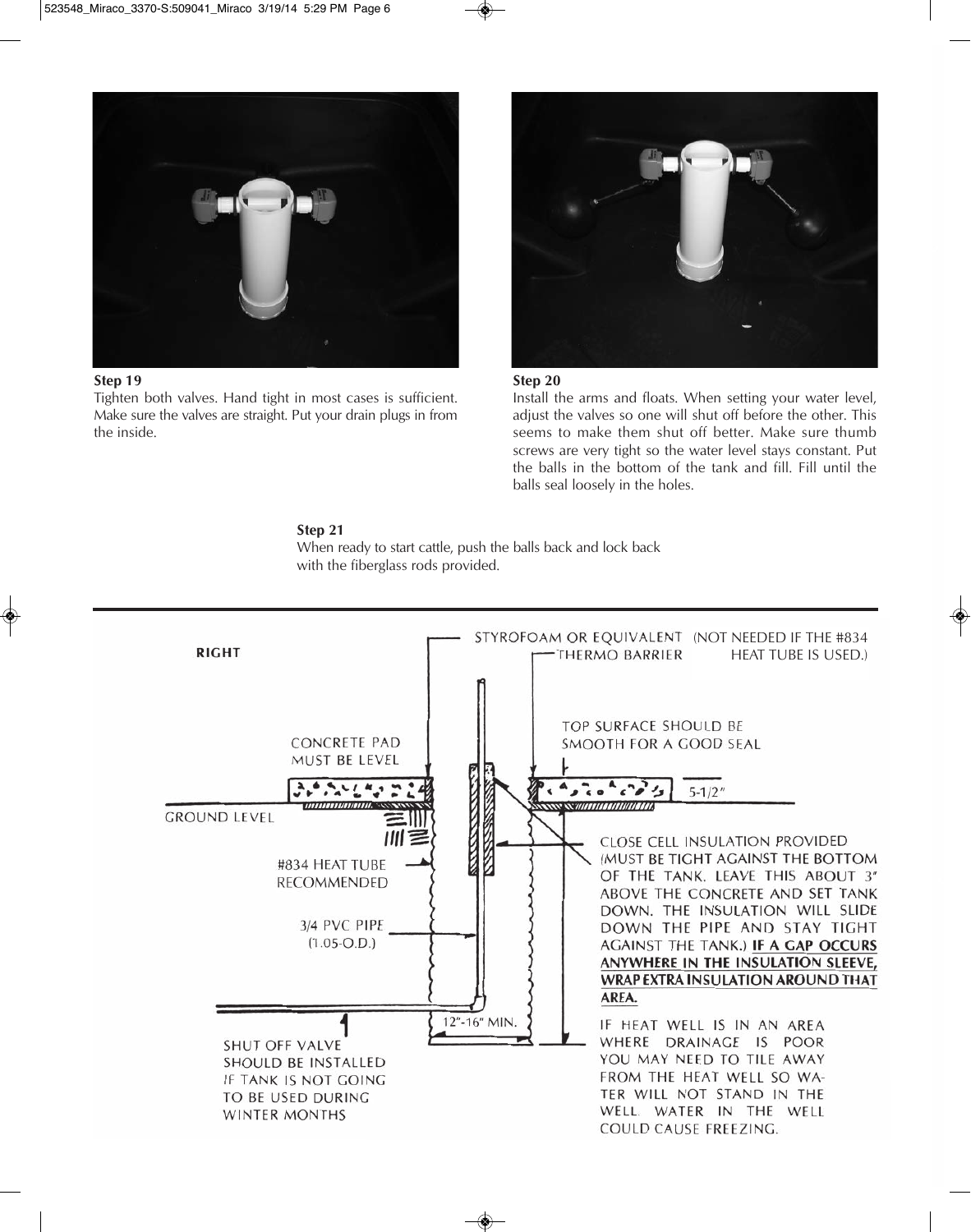

### PROPER INSTALLATION OF DRAIN BACK SHUTOFF VALVE